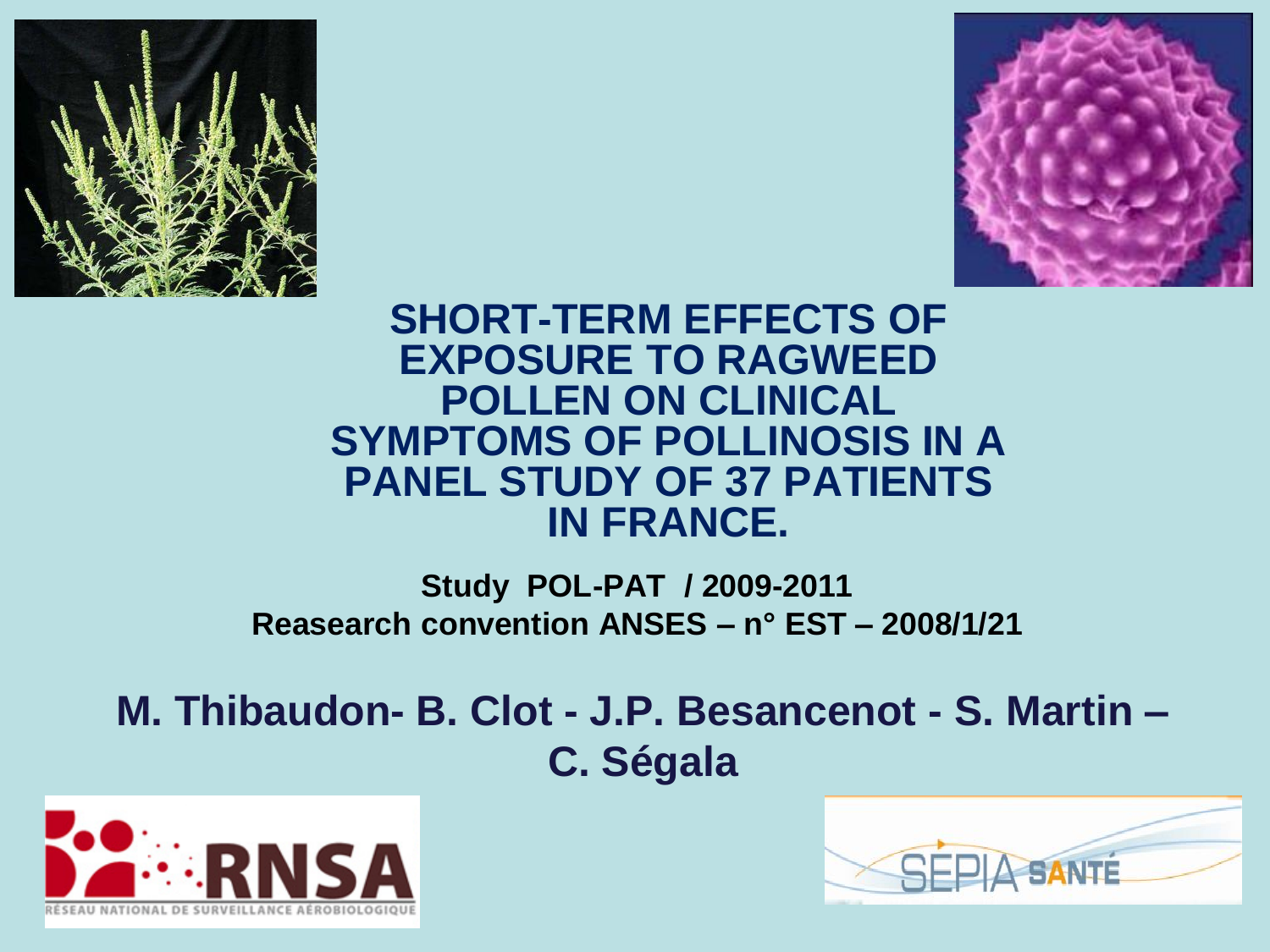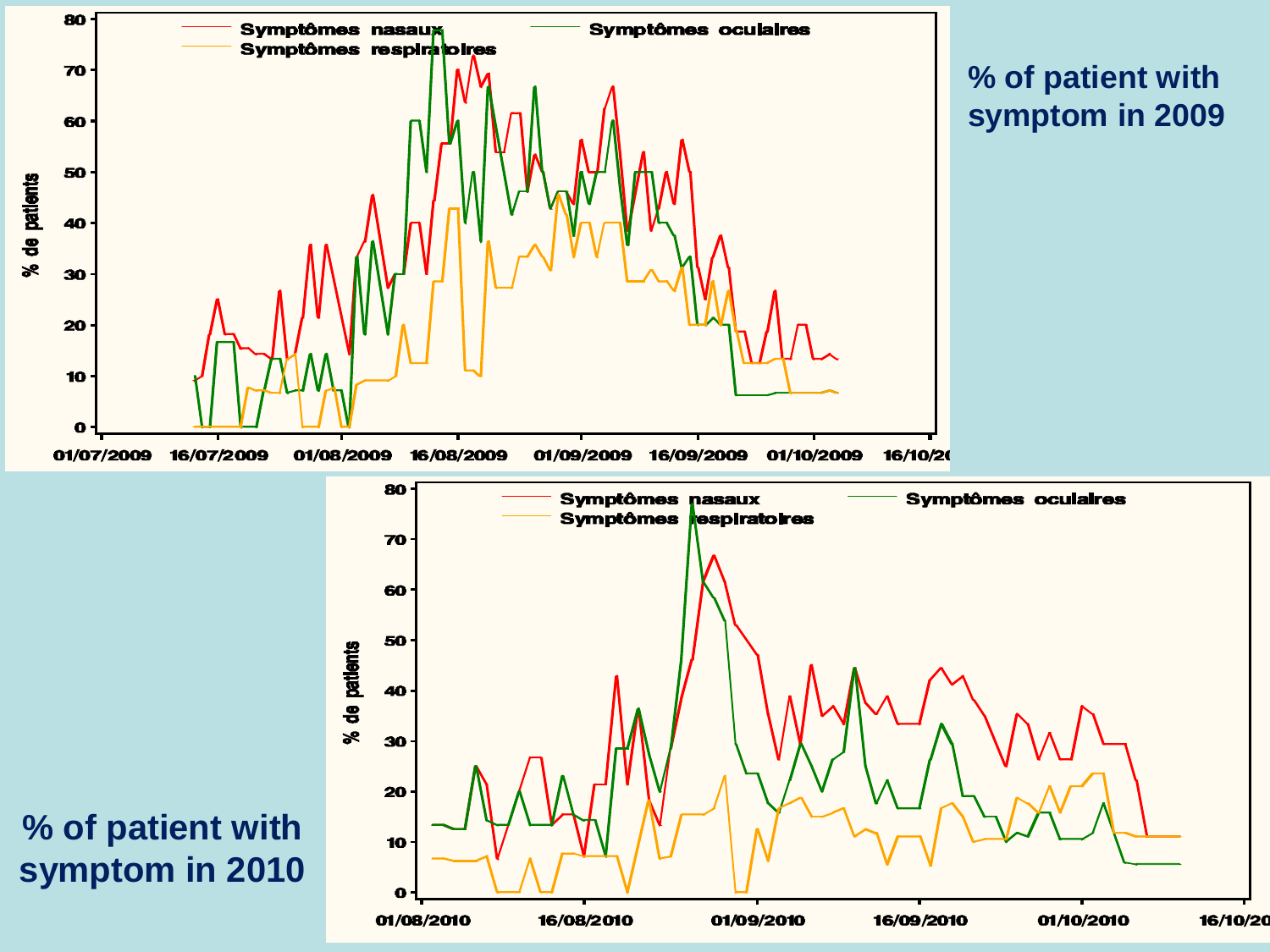

date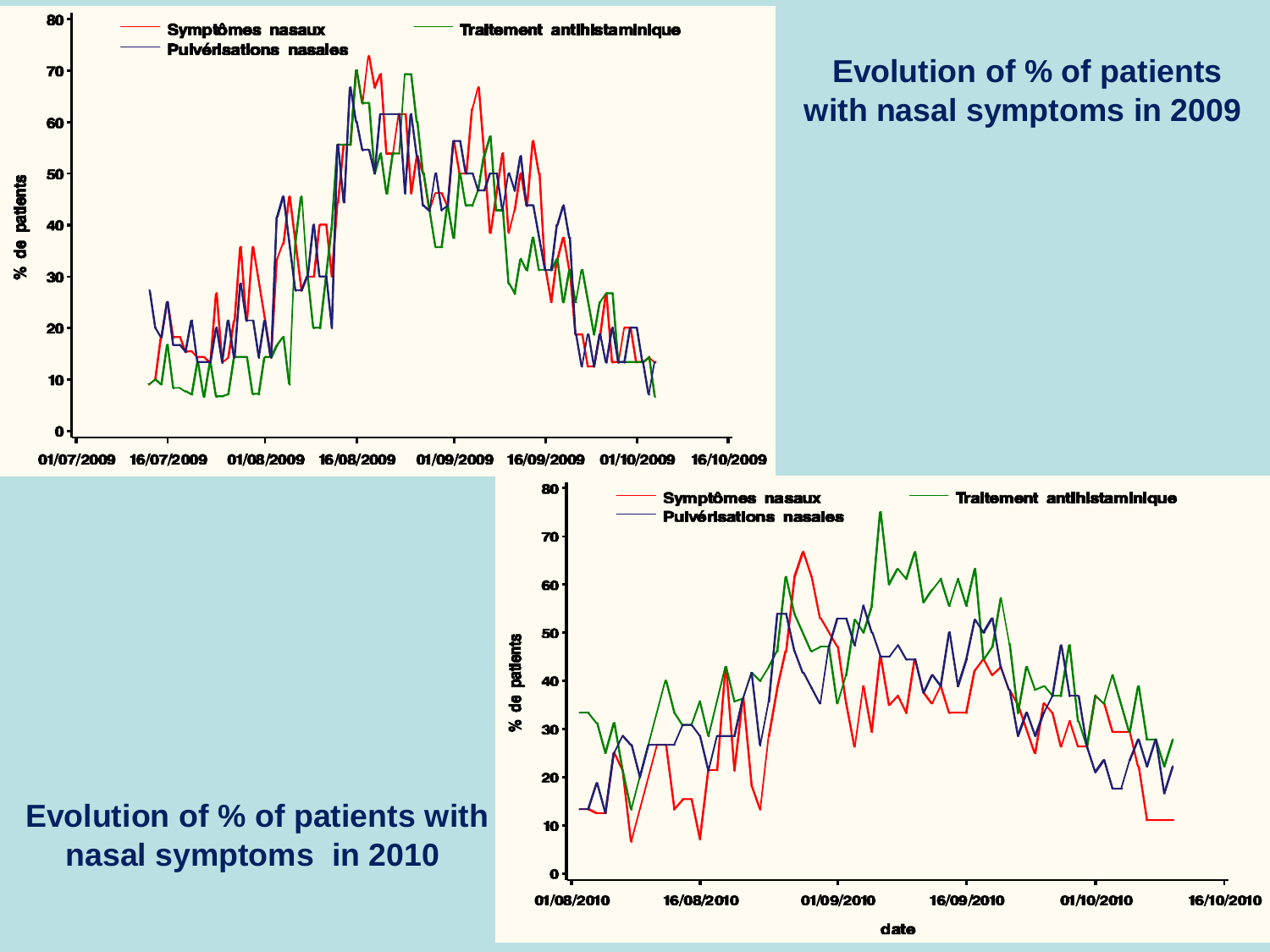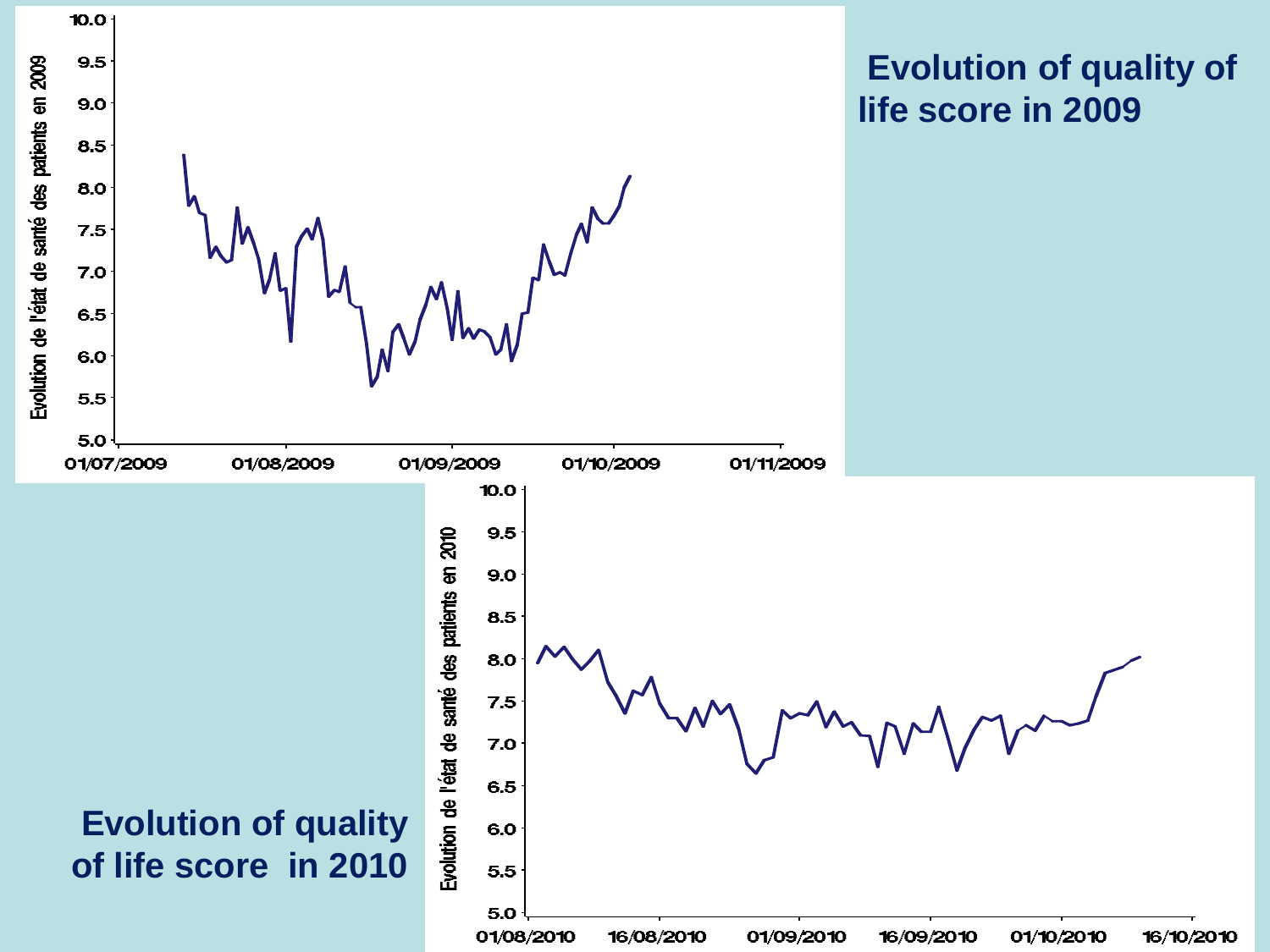### **Average rate of ragweed pollen (black curve) and % of patients with symptoms in 2009**

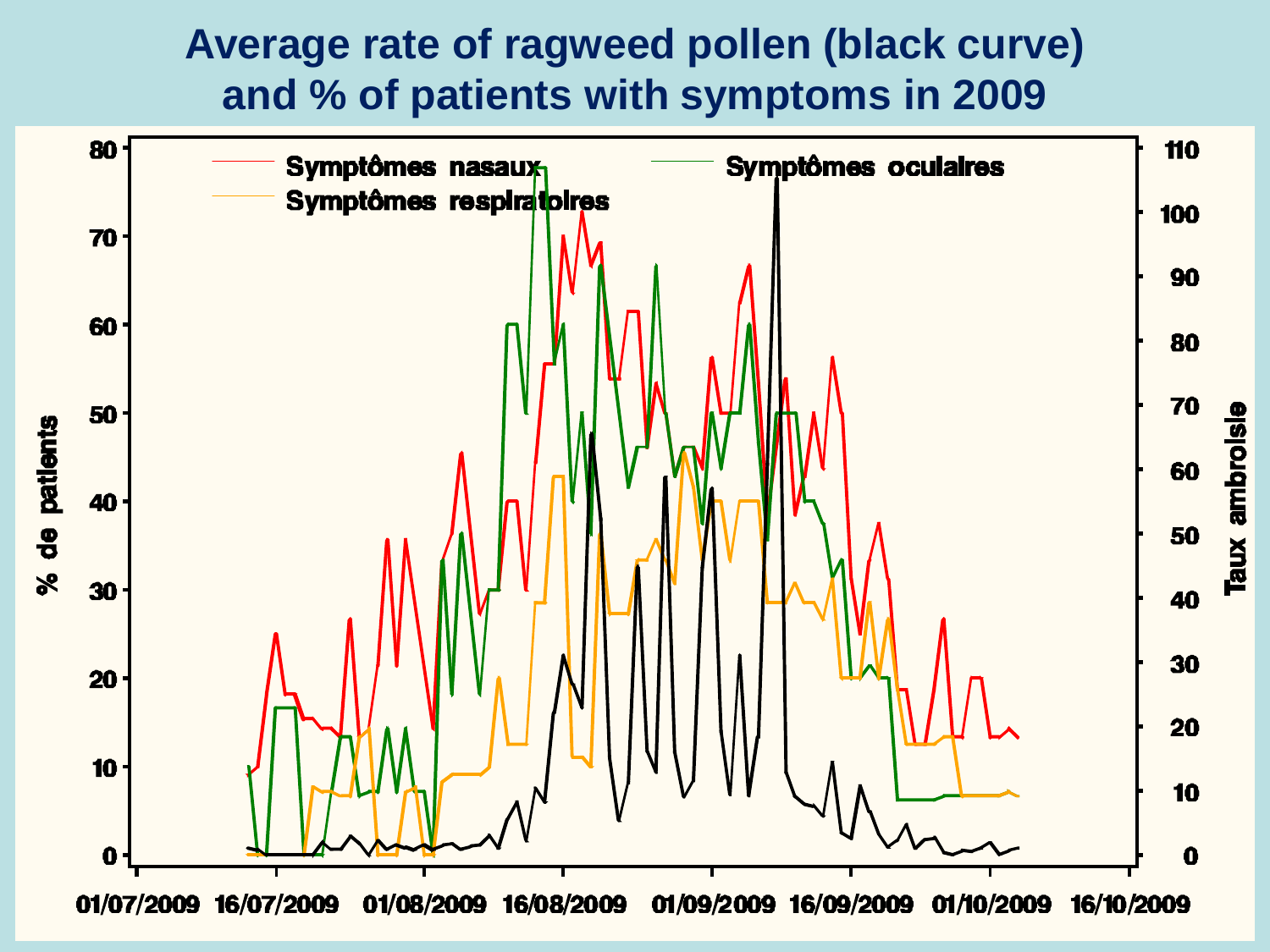### **Average rate of ragweed pollen (black curve) and % of patients with symptoms in 2010**

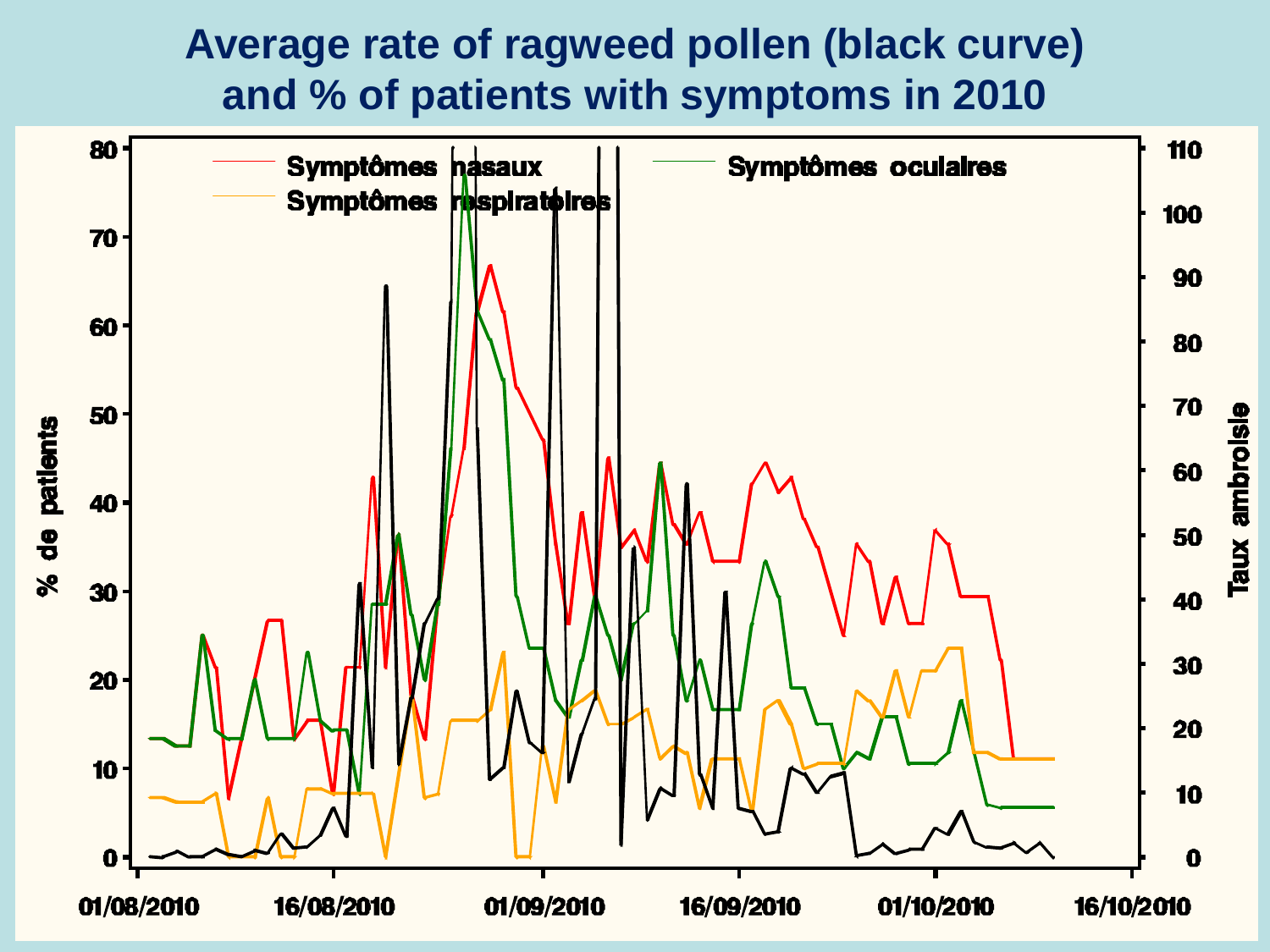## **Ocular symptoms: results**

- After adjustment for the adjustment variables and taking into account the autocorrelation of the responses, there is a **significant and positive relationship** between ocular symptoms and concentrations of ragweed pollen, and this relationship is stronger in 2009 that in 2010 For an increase of 10 pollen grains, the odds ratios (OR) are:
	- OR = 1.324 [1.158 to 1.516] in 2009
	- OR = 1.049 [1.025 to 1.075] in 2010

In 2009, there is therefore an average increase of **32.4%** prevalence of moderate to severe symptoms for an increase of **10** grains/m3 pollen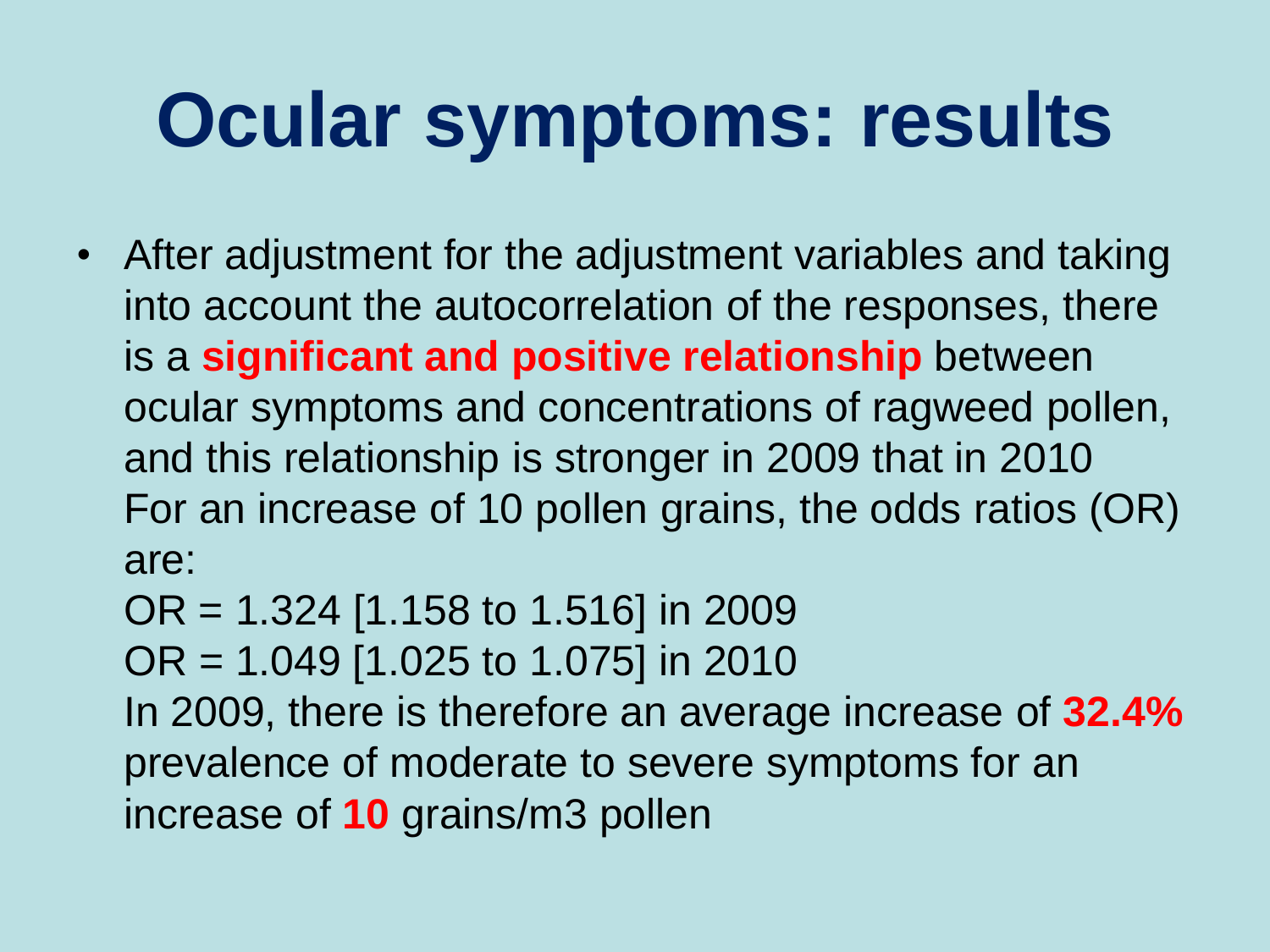### **Respiratory symptoms: results**

- After adjustment for the adjustment variables and taking into account the autocorrelation of the responses, there is a **significant and positive relationship** between respiratory symptoms and concentrations of ragweed pollen in 2009, the pollen-related symptoms is also positive in 2010, but without reaching the threshold of signification
	- For an increase of 10 pollen grains, the odds ratios (OR) are:
	- OR = 1.139 [1.035 to 1.252] in 2009
	- OR = 1.027 [0.973 to 1.083] in 2010

In 2009, there is therefore an average increase of**13.9%** prevalence of moderate to severe symptoms for an increase of 10 grains/m3 pollen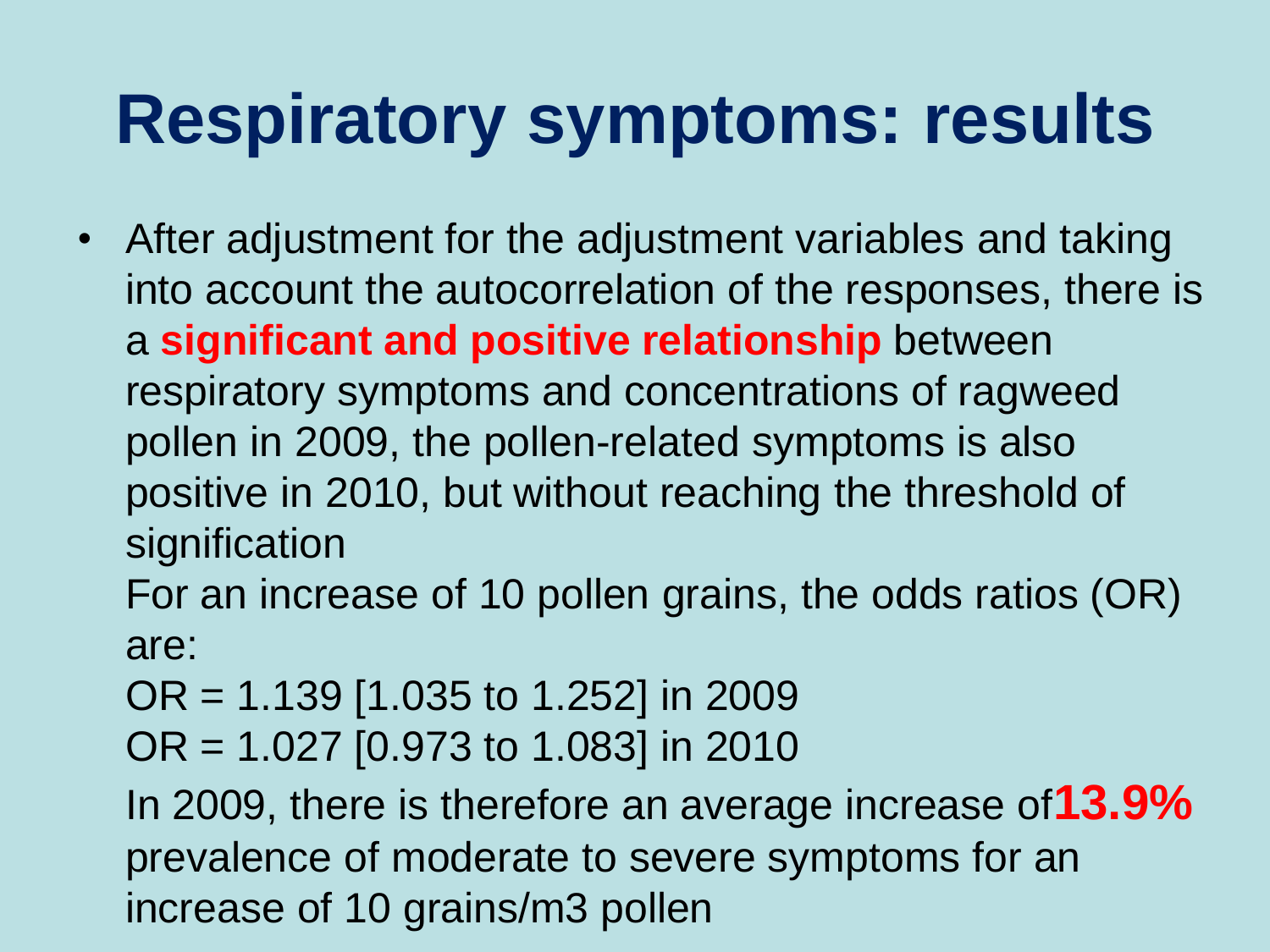### **Quality of life: results**

- $\checkmark$  After adjustment for the adjustment variables and taking into account the autocorrelation of the responses, there is a **significant and negative relationship** between perceived health status (Quality of life) and concentrations of ragweed pollen, and this relationship is stronger in 2009.
- $\checkmark$  When the pollen up 10 grains/m3, the perceived health status (variable-centered reduced) decreases on average: Point 0.099 [0.148 to 0.049] in 2009 Point 0.020 [0.039 to 0.000] in 2010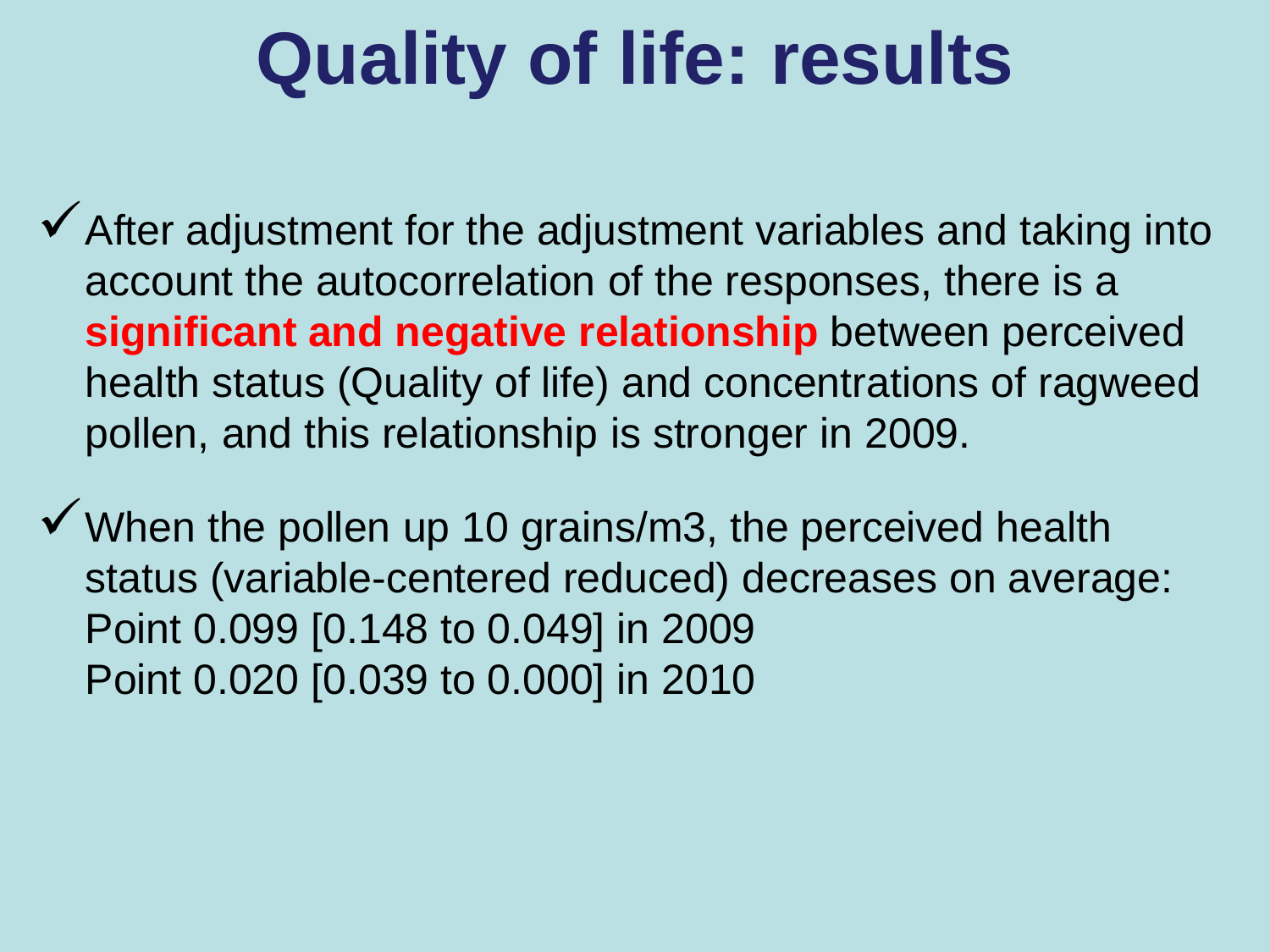**Threshold onset and evolution of the relationship symptoms/pollen during the pollen season**

- **No threshold for symptoms** can be detected
- It is not excluded that, relative to the start of the season, the pollen-related symptoms are **decreasing**, just during pollen peaks, at least for nasal and ocular symptoms
- **BUT** the imprecision remains strong and the small size of the panel does not decide.